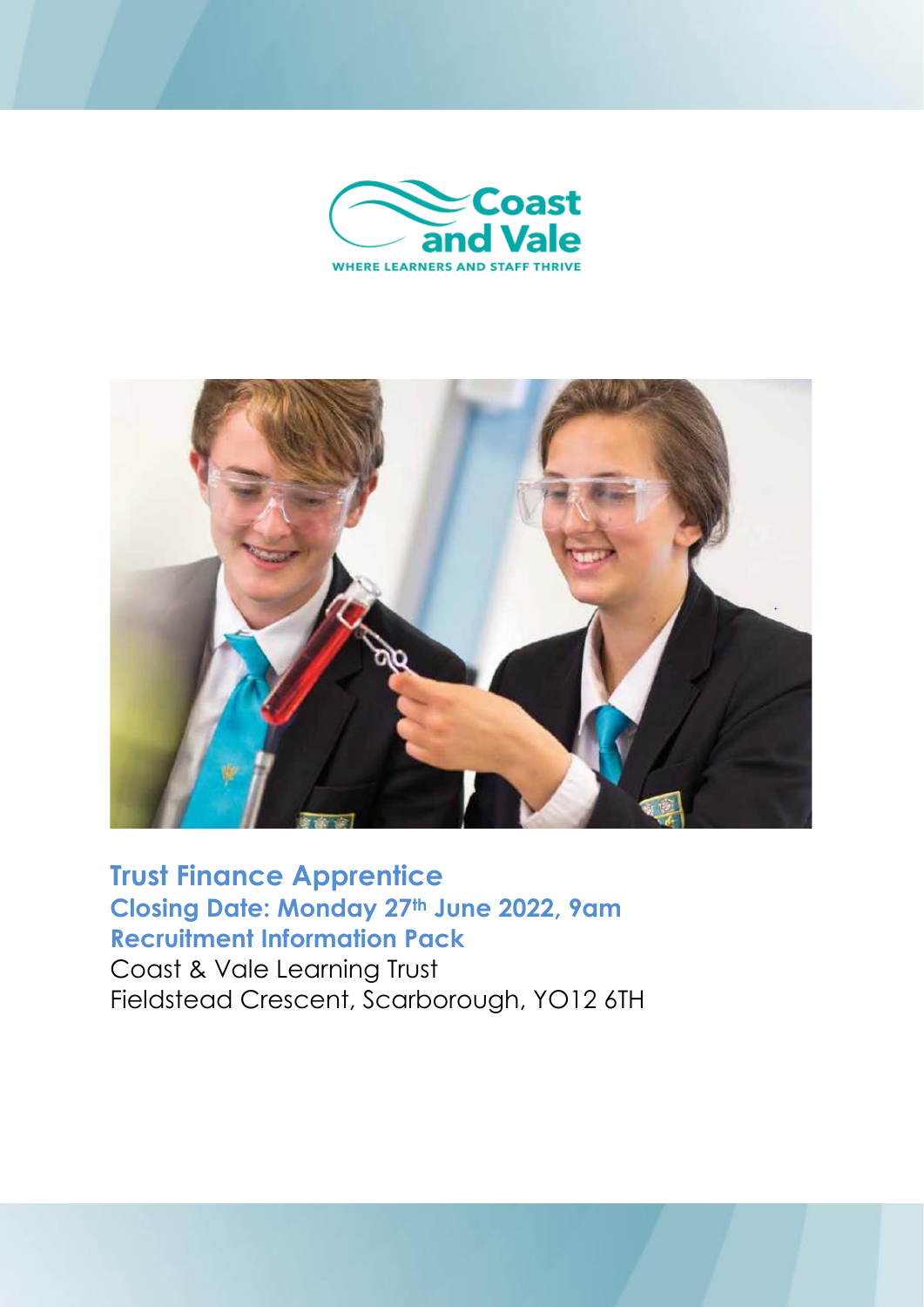## **Contents**

| Our schools                          | $3 - 4$  |
|--------------------------------------|----------|
| Application process and how to apply |          |
| Job Description/Person Specification | $6 - 11$ |

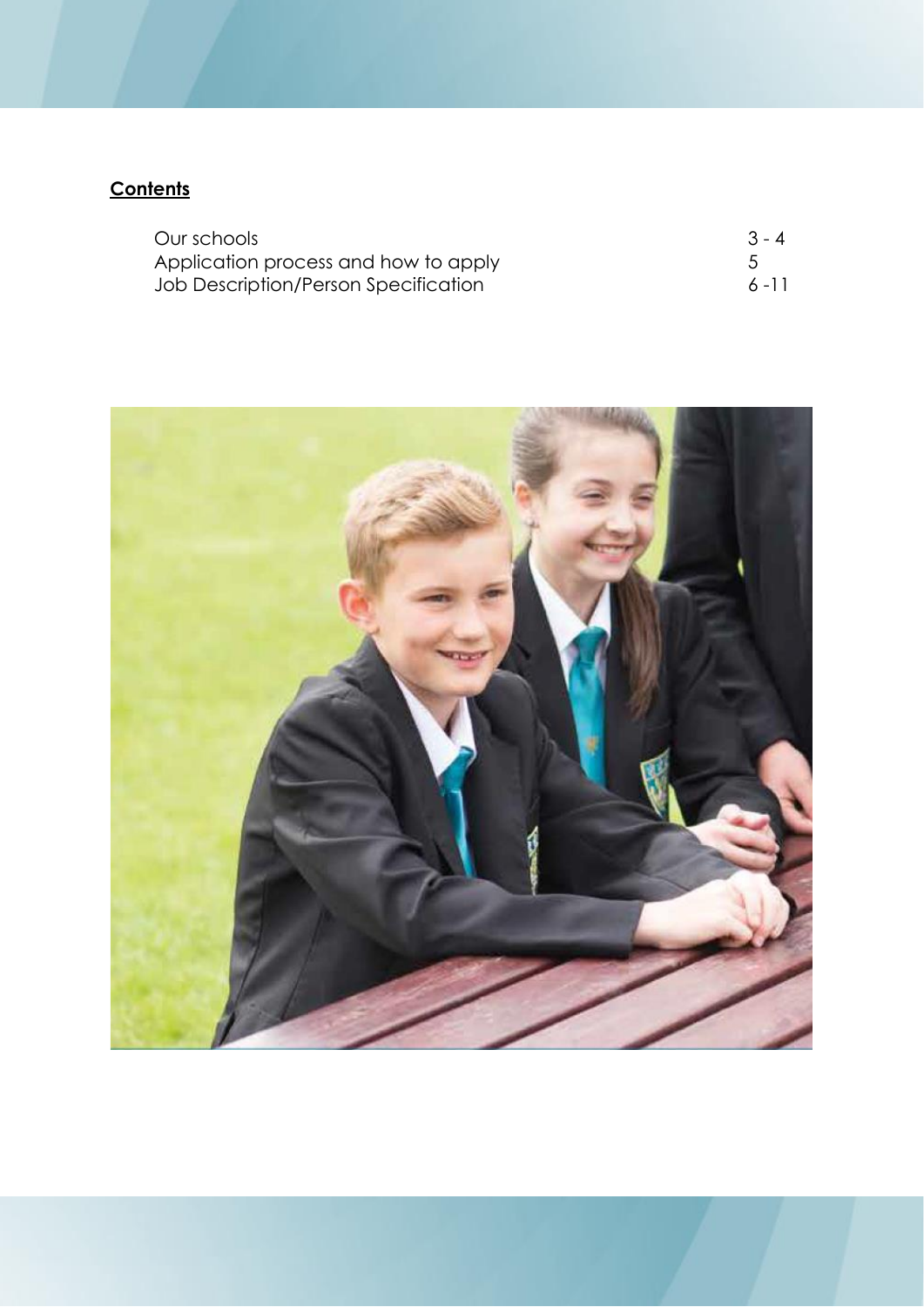## **Our schools**

## **Newby and Scalby Primary School**

We are one of the schools of choice in our community and we are within commutable distance of Whitby, Teeside, York and surrounding areas. Ofsted in 2018 judged us to be 'good' in all areas and as a school we are very much outward facing both in terms of teaching and learning and in constantly thinking about how we can improve.

Since our "good" Ofsted, we continue to build on our successes and we are a family and a team, where everyone is given the challenge and support to be the best they can possible be in a safe, welcoming and positive environment. Children and staff will work and play together developing skills so that we all become ambitious and reflective lifelong learners as well as being respectful and respected members of the community.

#### **To learn more about us please visit us at:**

[Newby and Scalby Primary School -](https://www.newbyandscalby.coastandvale.academy/) Home (coastandvale.academy)

#### **Friarage Primary School**

We are proud to serve the communities around the Castle Ward area of Scarborough as 'Together we can' make a real difference to the life chances of children and young people in Scarborough.

Children and staff will work and play together developing skills so that we all become ambitious and reflective lifelong learners as well as being respectful and respected members of the community.

We are committed to Restorative Practice Principles to nurture respect for all in our school community.

**To learn more about us please visit us at:** [Friarage Community Primary School -](https://www.friarage.coastandvale.academy/) Home [\(coastandvale.academy\)](https://www.friarage.coastandvale.academy/)

### **Scalby School**

Scalby School is a successful and popular 11-16 community school  $\frac{1}{2}$ and in recent years we have become the school of choice in our local community. We were judged 'good' by Ofsted in 2019 and in 2019 we celebrated sustained results. Our provisional P8 score has placed us in the top 20% of schools nationally. We are proud of our broad and balanced GCSE based curriculum.



**To learn more about us please visit us at:** [Scalby School -](https://www.scalby.coastandvale.academy/) Home [\(coastandvale.academy\)](https://www.scalby.coastandvale.academy/)



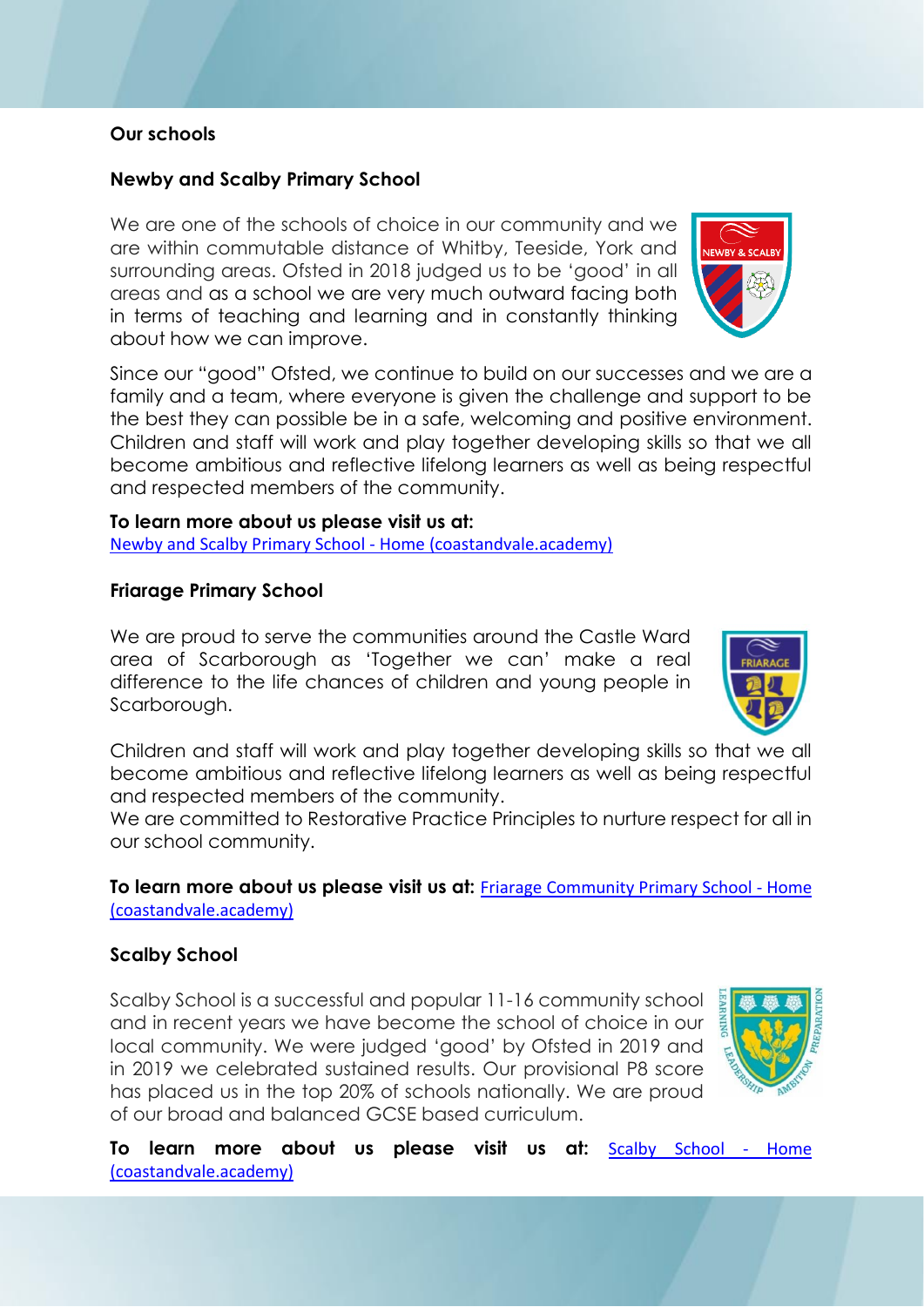## **Lady Lumley's School**

Lady Lumley's School (11-18) in Pickering is on a transformational journey. We are a school that is popular with parents and is easily accessible across North Yorkshire, East Riding and Wolds and Vale. The communities we serve around the Pickering, Ryedale and wider Coastal area deserve and need our school to play a leading role in terms of teaching, learning, progress and outcomes.



In April 2020 we welcomed our new Headteacher Clair Foden who joined us at the same time we joined our Trust - Coast and Vale Learning Trust. Lady Lumley's is on an ambitious journey of school improvement.

To learn more about us please visit us at **Lady Lumley's School - Home** [\(coastandvale.academy\)](https://www.ladylumleys.coastandvale.academy/)

#### **Scarborough University Technical College**

Scarborough UTC is a growing University Technical College (year 9 to year 13) based in a new building, with fantastic technical facilities in the centre of Scarborough. As a University Technical College, we offer a high quality academic and technical education for our students through the specialisms



of engineering, health and cyber security. Our unique approach provides students with an excellent range of opportunities including Combined Cadet Force (CCF Navy), strong links to our industrial partners, project-based learning and our flagship Career Development Programme for our Sixth Form students.

Our work with employers and universities ensure we are able to deliver an innovative blend of technical, practical and academic learning which ensures our students make good progress and go on to outstanding destinations.

Our staff are our greatest resource and we have invested in both our teaching and support staff teams which has ensured that educational standards have improved significantly. We have built a staff team of key support and teaching practitioners who are proud to work at our University Technical College.

**To learn more about us please visit us at: [https://www.scarboroughutc.co.uk](https://www.scarboroughutc.co.uk/)**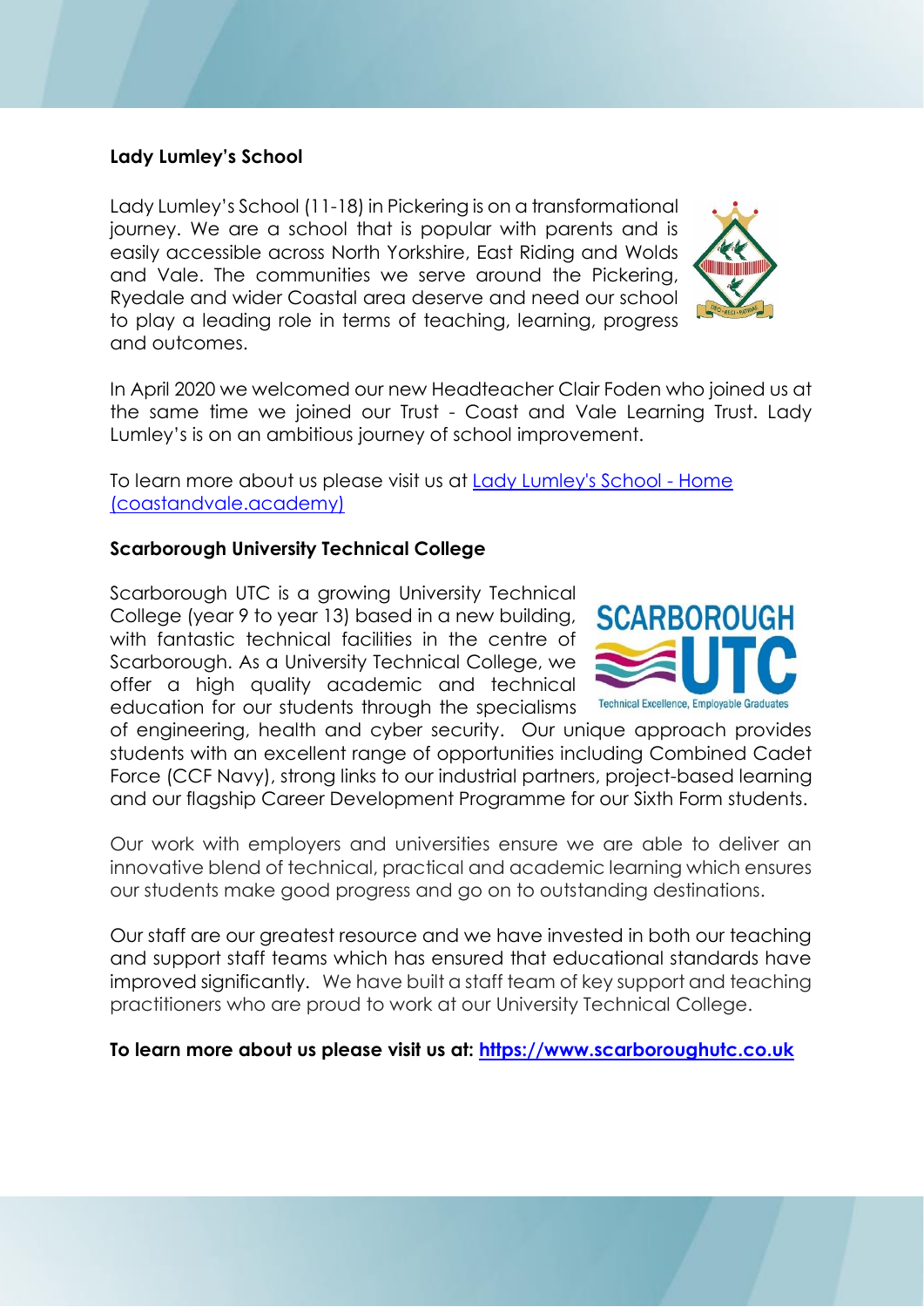## **Application Process**

The closing date for all applications is **Monday 27th June 2022, 9am**

Interviews will be held as soon as possible after the closing date

Completed applications must be returned to Helen Poole at **[helen.poole@northyorks.gov.uk](mailto:helen.poole@northyorks.gov.uk)**

#### **If you think you're the person for the job, please complete the enclosed application form and send to the email address above by the closing date.**

An email will be sent to shortlisted candidates with details of the interview process. If you have not heard from us within a week of the closing date please assume your application has been unsuccessful.

#### **Queries**

Please contact Helen Poole via email [helen.poole@northyorks.gov.uk](mailto:helen.poole@northyorks.gov.uk) or on **07890055186**

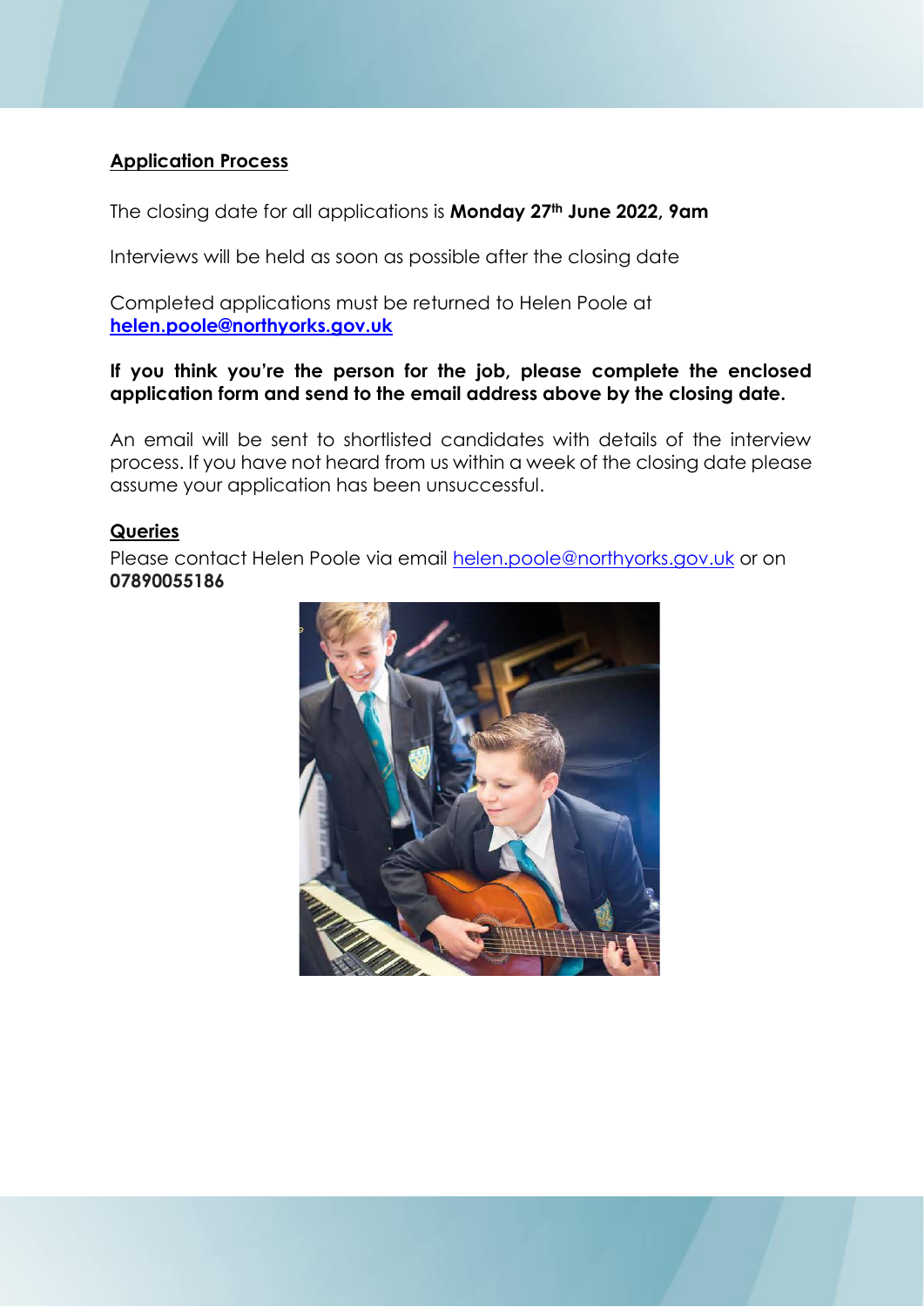## **JOB DESCRIPTION**

| <b>POST:</b> Trust Finance Apprentice           |                                                                                                                                                                                                                                                                                                                                                                                                                                                                         |  |  |  |
|-------------------------------------------------|-------------------------------------------------------------------------------------------------------------------------------------------------------------------------------------------------------------------------------------------------------------------------------------------------------------------------------------------------------------------------------------------------------------------------------------------------------------------------|--|--|--|
| <b>GRADE:</b> National Apprenticeship Wage      |                                                                                                                                                                                                                                                                                                                                                                                                                                                                         |  |  |  |
|                                                 | <b>RESPONSIBLE TO: Trust Finance Officer</b>                                                                                                                                                                                                                                                                                                                                                                                                                            |  |  |  |
| <b>STAFF MANAGED: None</b>                      |                                                                                                                                                                                                                                                                                                                                                                                                                                                                         |  |  |  |
| <b>POST REF:</b>                                |                                                                                                                                                                                                                                                                                                                                                                                                                                                                         |  |  |  |
| <b>JOB PURPOSE:</b>                             | To assist the Finance Officer/Trust Financial Services Manager in<br>the day to day operations of the Trust Central Finance<br>Department by providing a full range of finance administrative<br>support to the Trust and its schools including purchase ledger,<br>sales ledger and cashbook transactions                                                                                                                                                              |  |  |  |
|                                                 | This role will allow you to study towards a level 3 AAT qualification<br>through the apprenticeship scheme, and work alongside<br>colleagues within the Trust's Central Finance team. A<br>requirement to attend workplace or off-site study will be<br>expected and time will be made available for this to take place.                                                                                                                                                |  |  |  |
| <b>JOB CONTEXT:</b>                             | The post is required to work with the finances of the Trust,<br>maintain accurate records, and ensure timely payments.<br>Working to support the senior members of the Finance Team to<br>provide financial data and analysis to enable the Chief<br>Executive Officer (CEO) and the Trustees to make effective<br>resource deployment decisions                                                                                                                        |  |  |  |
|                                                 | This role is office based, but may require travel to and working at<br>sites throughout the Trust.                                                                                                                                                                                                                                                                                                                                                                      |  |  |  |
|                                                 | This Trust is committed to safeguarding and promoting the<br>welfare of our pupils and young people. We have a robust Child<br>Protection Policy and all staff will receive training relevant to<br>their role at induction and throughout employment at the Trust.<br>We expect all staff and volunteers to share this commitment. This<br>post is subject to a satisfactory enhanced Disclosure and Barring<br>Service criminal records check for work with children. |  |  |  |
| <b>ACCOUNTABILITIES / MAIN RESPONSIBILITIES</b> |                                                                                                                                                                                                                                                                                                                                                                                                                                                                         |  |  |  |
| Operational<br>Issues                           | To support the Finance Officer/TFSM in the day to day<br>operations of the department including purchase ledger,<br>sales ledger and cashbook transactions<br>Input budget information into appropriate systems<br>To assist in the production of financial reports for the TFSM,<br>detailing issues and recommendations<br>To support the Finance Officer to complete all year end<br>close down paperwork by the required deadlines.                                 |  |  |  |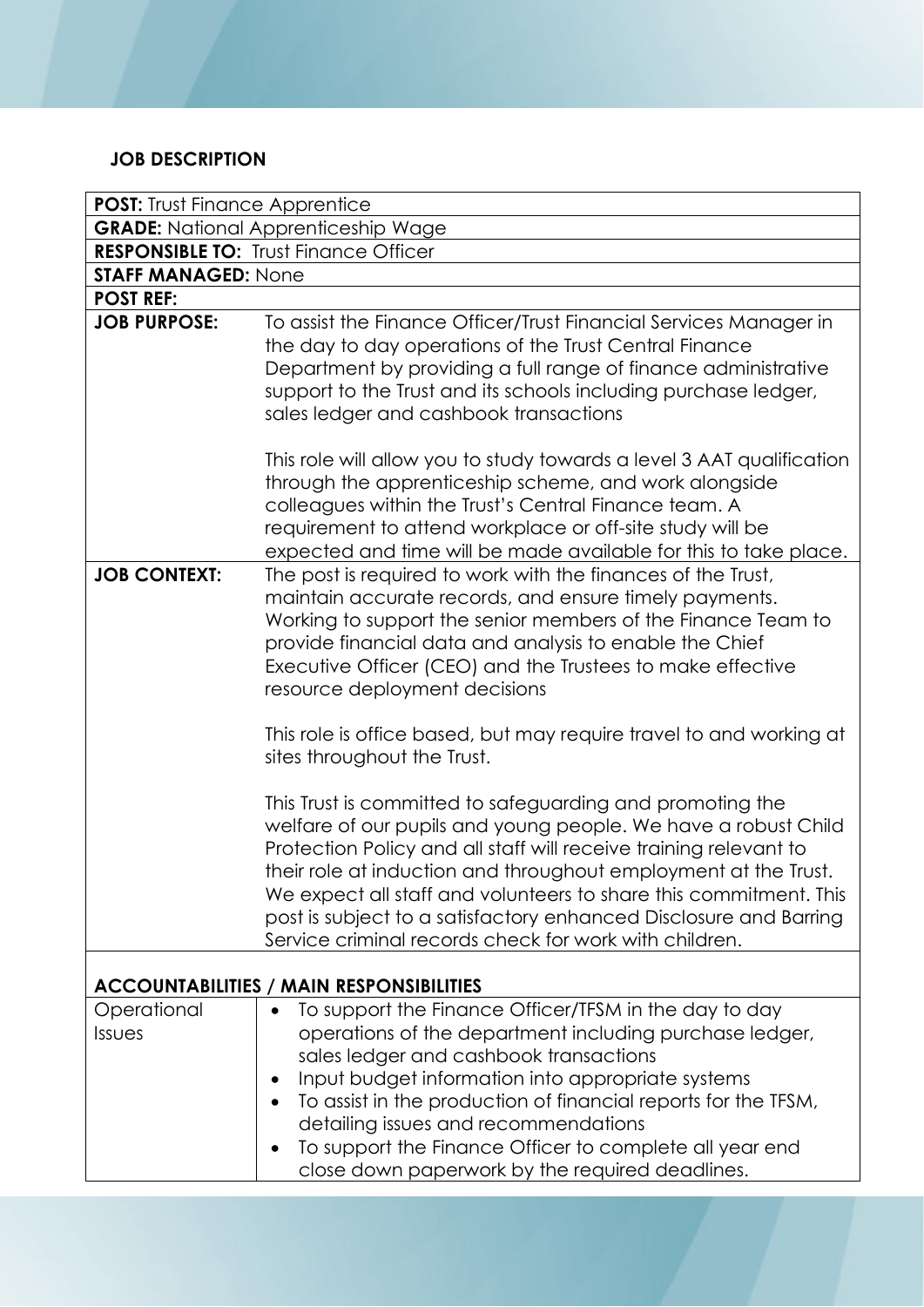|                            | To support the Finance Officer in preparing for audit<br>$\bullet$                                                                                                                                                                                                                                                                                                                                                                                          |
|----------------------------|-------------------------------------------------------------------------------------------------------------------------------------------------------------------------------------------------------------------------------------------------------------------------------------------------------------------------------------------------------------------------------------------------------------------------------------------------------------|
|                            | inspections<br>To support the Finance Officer in work with TFSM/COO on<br>financial benchmarking, comparative statistical analysis and<br>checks.                                                                                                                                                                                                                                                                                                           |
|                            | Undertake administrative duties as required<br>To ensure compliance with the Academy Trust Handbook &<br><b>Trust Finance Policy</b>                                                                                                                                                                                                                                                                                                                        |
| Communications             | Communicate effectively with staff and suppliers/contractors<br>$\bullet$<br>under the direction of the Finance Officer.<br>Provide reports as requested to enable the TFSM to interpret<br>$\bullet$<br>the finance data and enable them to make effective<br>resource deployment decisions<br>Advise other Trust staff on financial procedures<br>$\bullet$                                                                                               |
| Partnership<br>Working     | Work with our educational or supplier partners to ensure<br>$\bullet$<br>compliance with financial procedures and regulations                                                                                                                                                                                                                                                                                                                               |
| Resource<br>management     | To support the Finance Officer to manage the process of<br>$\bullet$<br>paying suppliers including reconciling orders, inputting<br>invoices, cheque/BACs production and subsequent filing of<br>invoices.                                                                                                                                                                                                                                                  |
|                            | To support the Finance Officer to manage the process of<br>invoicing customers, including reconciling orders, collating<br>the necessary paperwork and collecting and allocating the<br>receipts to regular reconciling of the sales accounts.<br>To support the Finance Officer with processing school credit<br>$\bullet$<br>card transactions and other month end<br>procedures/reconciliations.<br>Attend staff meetings and training days<br>$\bullet$ |
| Safeguarding               | Be responsible for promoting and safeguarding the welfare<br>$\bullet$<br>of children and young people that you come into contact<br>with, by knowing who to report your concerns to.                                                                                                                                                                                                                                                                       |
| Systems and<br>Information | To manage an organised and effective filing and record<br>$\bullet$<br>system ensuring that this is auditable if required.<br>Maintain the Trust's financial system's<br>$\bullet$<br>Share information appropriately – in writing, by telephone,<br>٠<br>electronically and in person.                                                                                                                                                                     |
| <b>Data Protection</b>     | To comply with the Trust's policies and supporting<br>$\bullet$<br>documentation in relation to Information Governance this<br>includes Data Protection, Information Security and<br>Confidentiality.                                                                                                                                                                                                                                                       |
| Health and<br>Safety       | Be aware of and implement your health & safety<br>$\bullet$<br>responsibilities as an employee and where appropriate any<br>additional specialist or managerial health & safety<br>responsibilities as defined in the Health & Safety policy and<br>procedure.                                                                                                                                                                                              |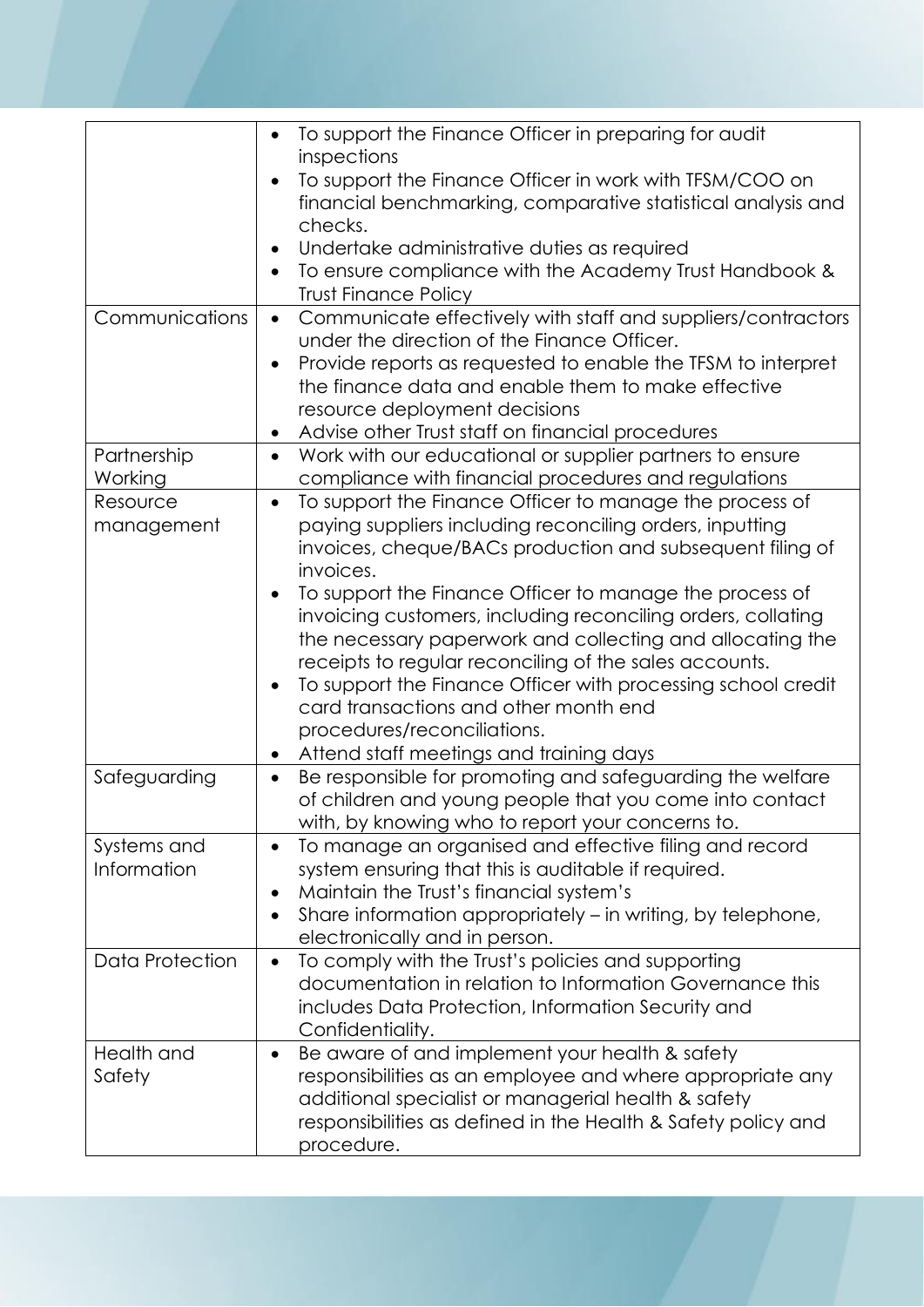| Equalities          | We aim to make sure that services are provided fairly to all<br>$\bullet$<br>sections of our community, and that all our existing and<br>future employees have equal opportunities.<br>Ensure services are delivered in accordance with the aims of<br>$\bullet$<br>the equality Policy Statement.<br>Develop own and team members understanding of equality<br>issues.                                                                                                                                         |
|---------------------|-----------------------------------------------------------------------------------------------------------------------------------------------------------------------------------------------------------------------------------------------------------------------------------------------------------------------------------------------------------------------------------------------------------------------------------------------------------------------------------------------------------------|
| <b>Flexibility</b>  | The Trust provides front line services, which recognises the<br>$\bullet$<br>need to respond flexibly to changing demands and<br>circumstances. Whilst this job outline provides a summary of<br>the post, this may need to be adapted or adjusted to meet<br>changing circumstances. Such changes<br>would<br>be<br>commensurate with the grading of the post and would be<br>subject to consultation. All staff are required to comply with<br>Trust's Policies and Procedures.                               |
| Customer<br>Service | The Trust requires a commitment to equity of access and<br>$\bullet$<br>outcomes, this will include due regard to equality, diversity,<br>dignity, respect and human rights and working with others to<br>keep vulnerable people safe from abuse and mistreatment.<br>The Trust requires that staff offer the best level of service to<br>their customers and behave in a way that gives them<br>confidence. Customers will be treated as individuals, with<br>respect for their diversity, culture and values. |
| Date of Issue:      | May 2022                                                                                                                                                                                                                                                                                                                                                                                                                                                                                                        |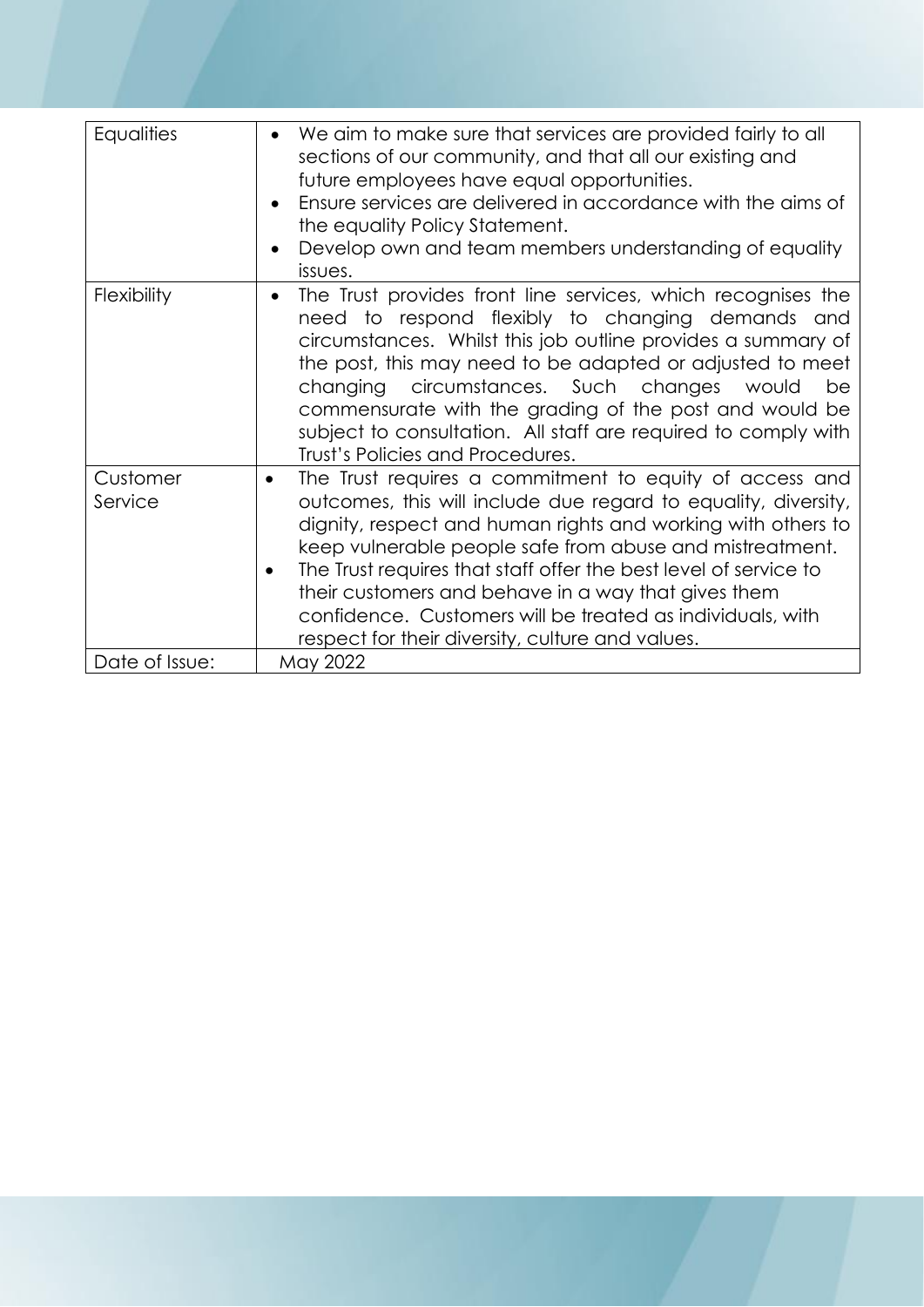## **PERSON SPECIFICATION**

# **JOB TITLE: Trust Finance Apprentice**

| <b>Essential upon appointment</b>                                                                                                                                                                                                                                                                                                                                                                                                                                        | Desirable on<br>appointment                                                                                                                                                                                             |  |
|--------------------------------------------------------------------------------------------------------------------------------------------------------------------------------------------------------------------------------------------------------------------------------------------------------------------------------------------------------------------------------------------------------------------------------------------------------------------------|-------------------------------------------------------------------------------------------------------------------------------------------------------------------------------------------------------------------------|--|
| Knowledge<br>Knowledge of administrative systems and IT<br>packages, including Microsoft Office                                                                                                                                                                                                                                                                                                                                                                          | Knowledge of<br>finances, including<br>knowledge of<br>accounting and<br>financial<br>procedures<br>Knowledge of<br>Academy Trust<br>Handbook                                                                           |  |
| <b>Experience</b><br>Experience of using databases and other IT<br>packages including Microsoft Office<br>Experience of working with spreadsheets                                                                                                                                                                                                                                                                                                                        | Experience of<br>$\bullet$<br>working in a finance<br>role<br>Experience of using<br>Computerised<br>accounts software<br>Experience of a<br>purchase ledger<br>function<br>Experience of a<br>sales ledger<br>function |  |
| <b>Occupational Skills</b><br>Ability to manage an organised and effective<br>record system<br>Analytical & problem solving skills<br><b>ICT skills</b><br>Ability to use the keyboard with speed and<br>accuracy<br>Attention to detail, neatness and accuracy<br>$\bullet$<br>Organisational and time management skills<br>$\bullet$<br>Ability to work as part of a team<br>Confidentiality<br>Good interpersonal skills<br>Ability to work without close supervision |                                                                                                                                                                                                                         |  |